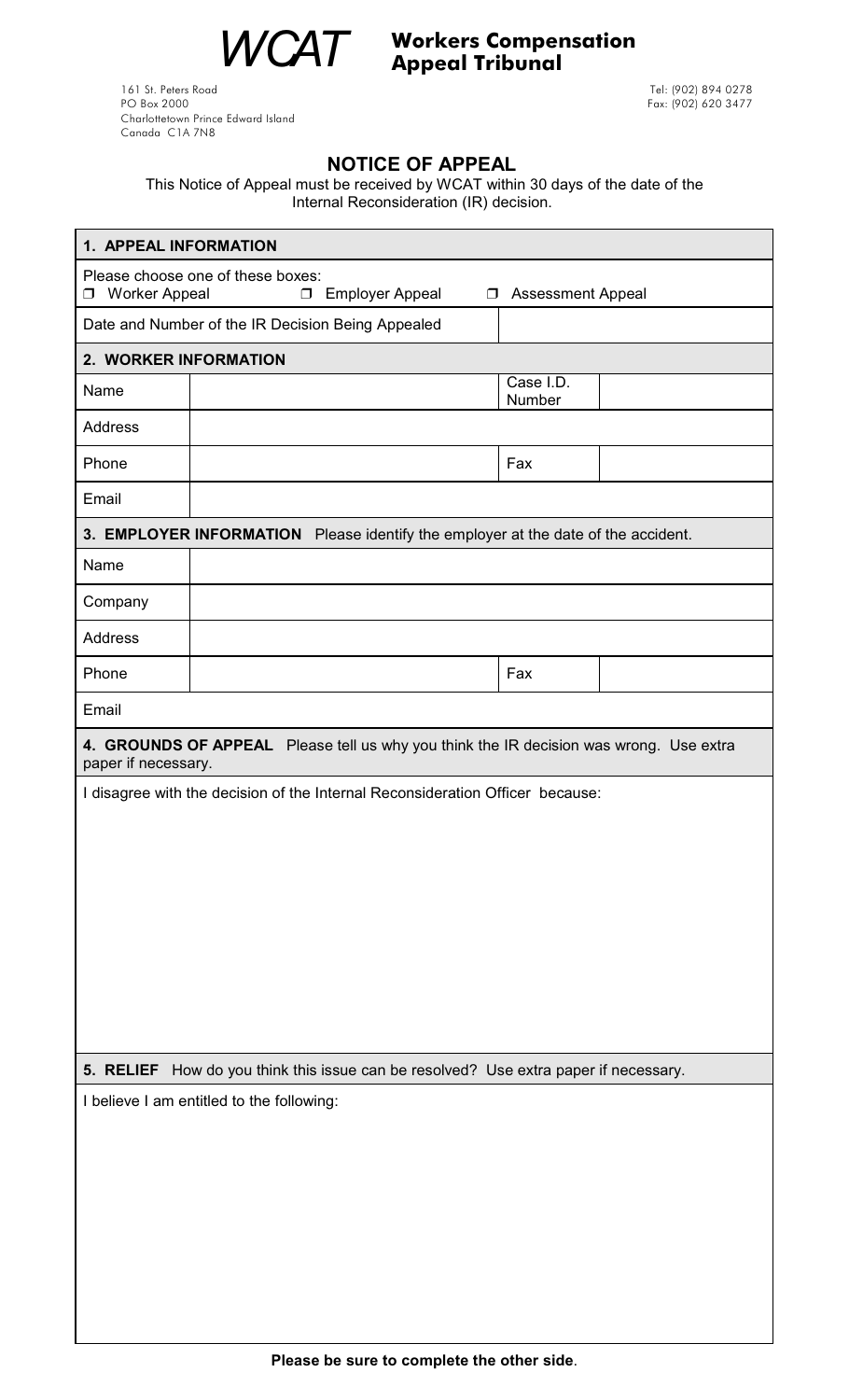## **6. REPRESENTATION** All participants before the Appeal Tribunal may choose to be represented. You could choose the Worker Advisor, Employer Advisor or someone else like a lawyer, friend, or union rep. Please note that if you choose a representative, all future correspondence and disclosure of documents will be sent only to your representative.

Please choose one of these boxes:

 $\Box$  I intend to represent myself.

 $\Box$  I intend to be represented by the Worker Advisor.

 $\Box$  I intend to be represented by the Employer Advisor.

 $\Box$  I wish to name the person below as my Authorized Representative.

Authorized Representative contact information:

| Name    |     |  |
|---------|-----|--|
| Agency  |     |  |
| Address |     |  |
| Phone   | Fax |  |
| Email   |     |  |

**7. DECLARATION, CONSENT AND SIGNATURE** Please read this section carefully. Both you (the Appellant) and your Authorized Representative must sign this form. If you are being represented by the Worker Advisor or Employer Advisor there is no need for their signature.

Both you and your Authorized Representative declare that you have read and understand these statements:

- 1. Parties to the appeal process are those people with a direct interest in the matter. They may include:
	- a worker
	- dependents of a deceased worker
	- the worker's employer at the date of an accident
	- the Workers Compensation Board
	- representatives of any of these people.

2. A copy of this Notice of Appeal will be sent to the Workers Compensation Board, and all other parties to the appeal process. They will each have the right to make representation and to present evidence on the appeal. PLEASE NOTE - no new evidence can be presented to WCAT on an appeal.

3. You and your Authorized Representative consent to WCAT's disclosure of information about the appeal to:

- WCAT members
- the Workers Compensation Board
- other parties to the appeal process who have indicated their intention to participate and returned the required form.

The information may include personal, medical, earning and work related information. You and your Authorized Representative consent to their use of this information for the purpose of this appeal.

- 4. You and your Authorized Representative also agree
	- the documents or records disclosed in this matter will be used only for the purpose of the WCAT appeal
	- the documents or records will be kept confidential and secure
	- you will comply with any other conditions or restrictions WCAT may impose regarding the use and disclosure of documents or records.

Please sign, print your name and the date:

|             | You | Your Authorized Representative |
|-------------|-----|--------------------------------|
| Signature:  |     |                                |
| Print Name: |     |                                |
| Date:       |     |                                |

## **Please be sure to complete the other side**.

Information on this form is collected under Section 31(c) of the **Freedom of Information and Protection of Privacy Act** as it relates directly to and is necessary for the processing of an appeal to the Workers Compensation Appeal Tribunal under Section 56(6) of the **Workers Compensation Act**. For more information, please contact WCAT at 902-894-0278.